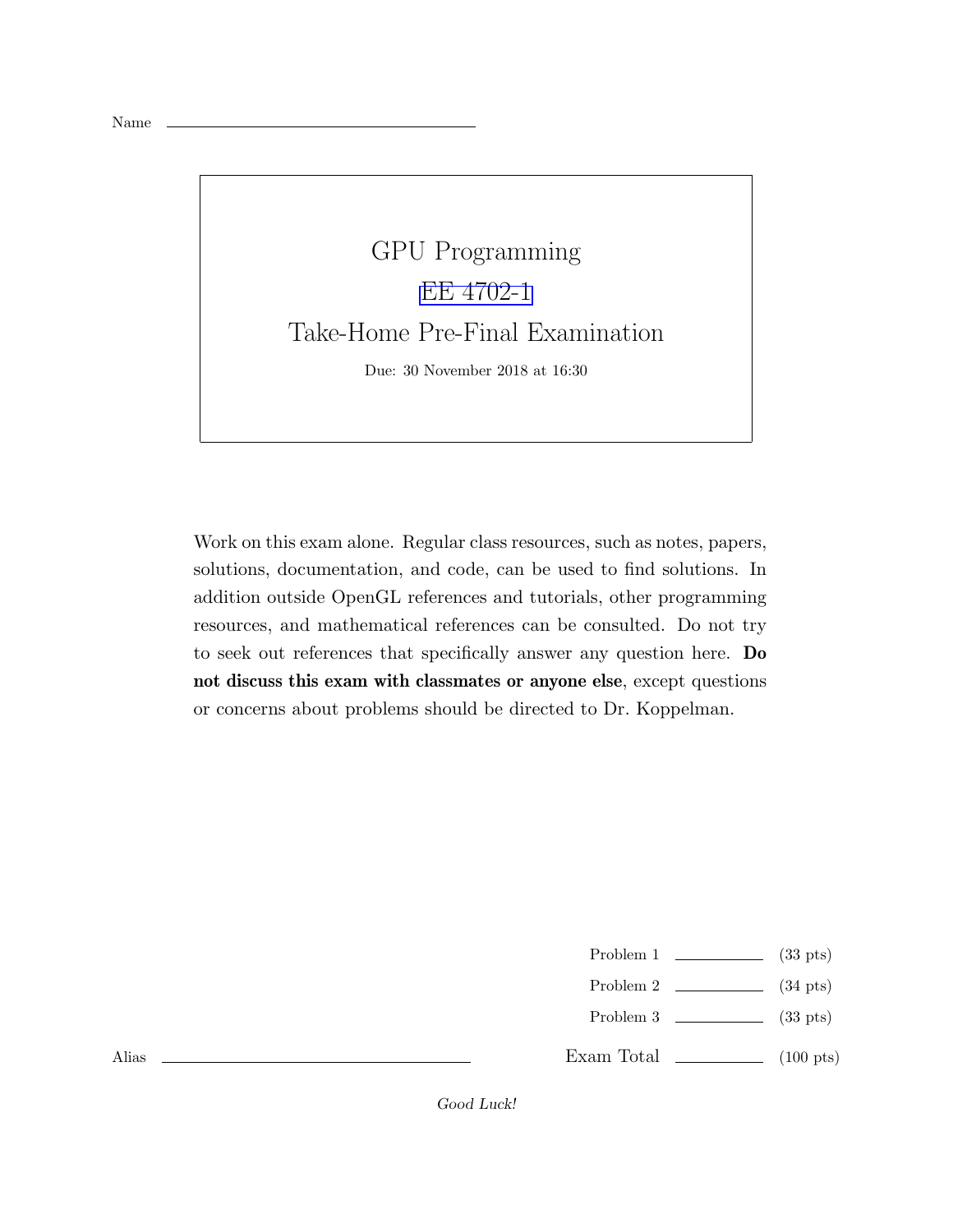Problem 1: [33 pts] Appearing on the next page is the fragment shader code taken from the solution to Homework 3, in which a texture is applied to the triangular spiral in such a way that it looks like the texture image was cut into strips and glued together.



(*a*) Modify the shader code so that the text is rotated by 90◦ , as shown in the screenshot above. The text aspect ratio must be consistent along segments. As with the homework, the text must be readable without skipped or repeated sections. Do not assume or make any changes to the host code. In particular, the fragment shader should work with the same primitives as emitted for the Homework 3 code.

(*b*) Modify the shader code so that red lines are drawn separating the lines of text.

It is okay to try out your solution on the Homework 3 package, but put the solution in this exam. That is, the solution will not be collected by the TA-bot.

See the Homework 3 solution for detailed comments explaining the shader code.

*Use next page for solution.*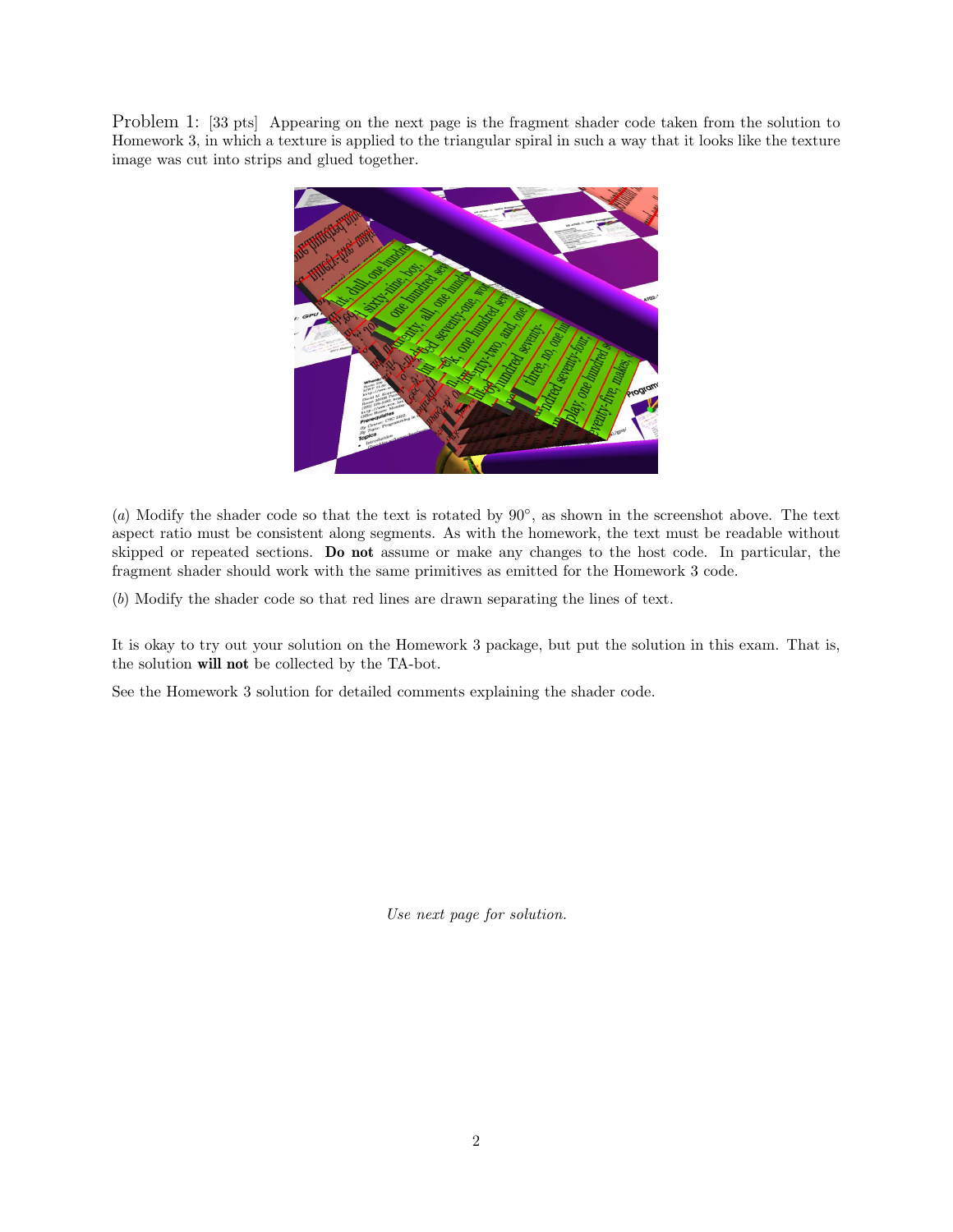Modify shader so text rotated 90°.

vec4 color =

Draw red lines between groups of text.

Text aspect ratio and size must be consistent on all segments and  $\Box$  there must be no gaps or skipped sections.

```
void fs_main_hw03() {
 float line\_num = floor(text\_coord.x);vec2 tc = vec2 ( text_{exc} tex_coord.x, ( line_num + tex_coord.y ) * tex_ht );
```

```
gl_FrontFacing ? gl_FrontMaterial.diffuse : gl_BackMaterial.diffuse;
// No need to modify code below.
vec4 texel = texture(tex_unit_0,tc);
vec3 nne = normalize(normal_e);
```

```
float edge_dist = tex_coord.y;
 vec3 bnorm = tryout.x ? nne : edge_dist > 0.9
   ? normalize(mix(nne,spiral_normal,2*(edge_dist-0.9))) : edge_dist < 0.1
   ? normalize(mix(-spiral_normal,nne,0.8+2*edge_dist)) : nne;
 vec4 lighted_color =
   generic_lighting( vertex_e, color, bnorm, gl_FrontFacing );
 gl_FragColor = texel * lighted_color;
 gl_FragDepth = gl_FragCoord.z;
}
```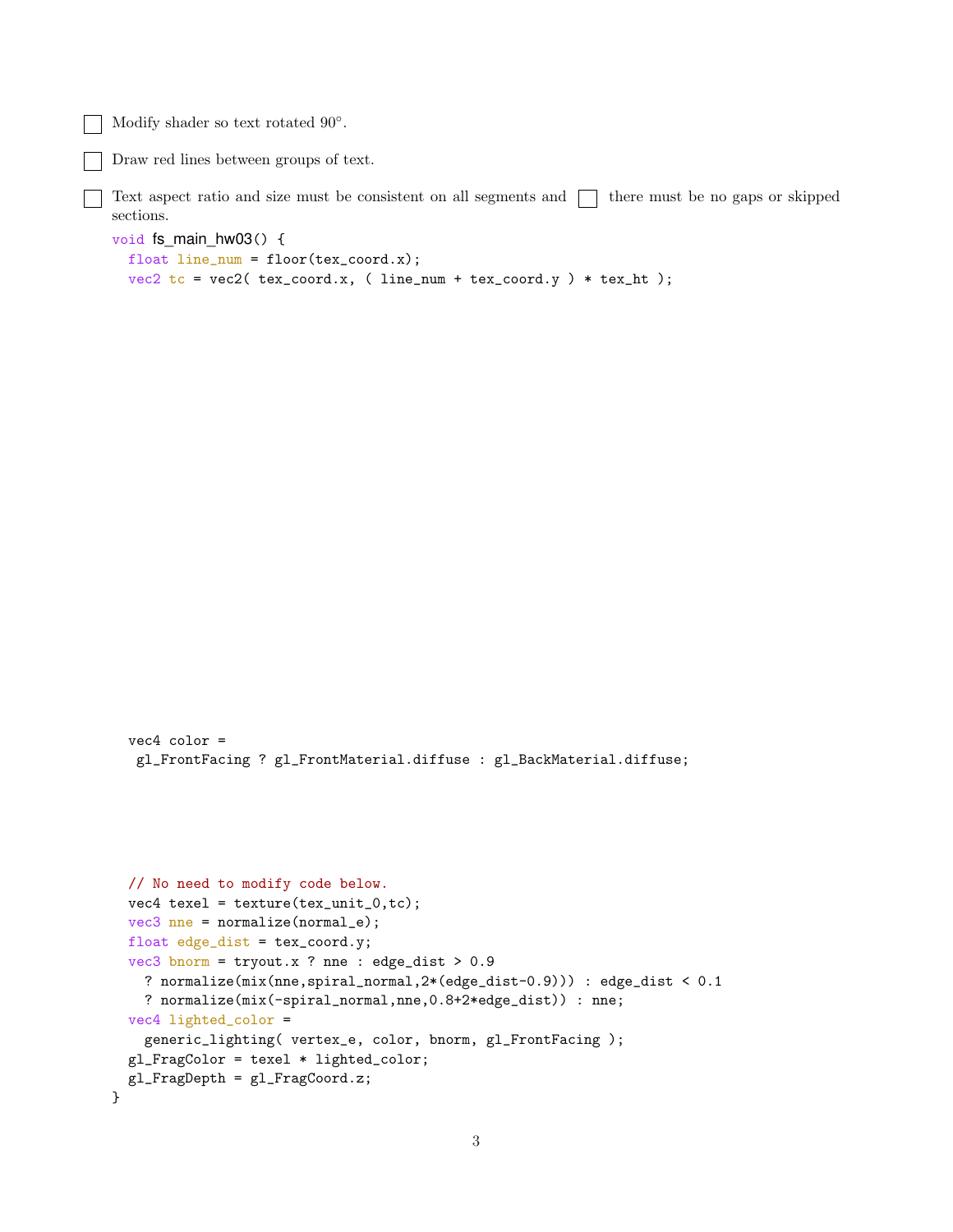Problem 2: [34 pts] Recall that the true sphere code covered in class emits a square (two triangles) for each sphere to be rendered. The square is chosen so that it perfectly frames the sphere as seen by the viewer. The square is perfect in the sense that if it were made any smaller parts of the sphere would not be visible. But it is still wasteful because the sphere is not visible in the corners of the square and so those fragment shader invocations are wasted.

(*a*) Modify the true-sphere geometry shader below so that it emits a 2s-sided polygon rather than a square. Show the code for computing the polygon coordinates, do not use the assumed functions from the next problem. Note that when  $s = 2$  the code should emit a bounding square, which is what the original code does.

*Use next page for solution.*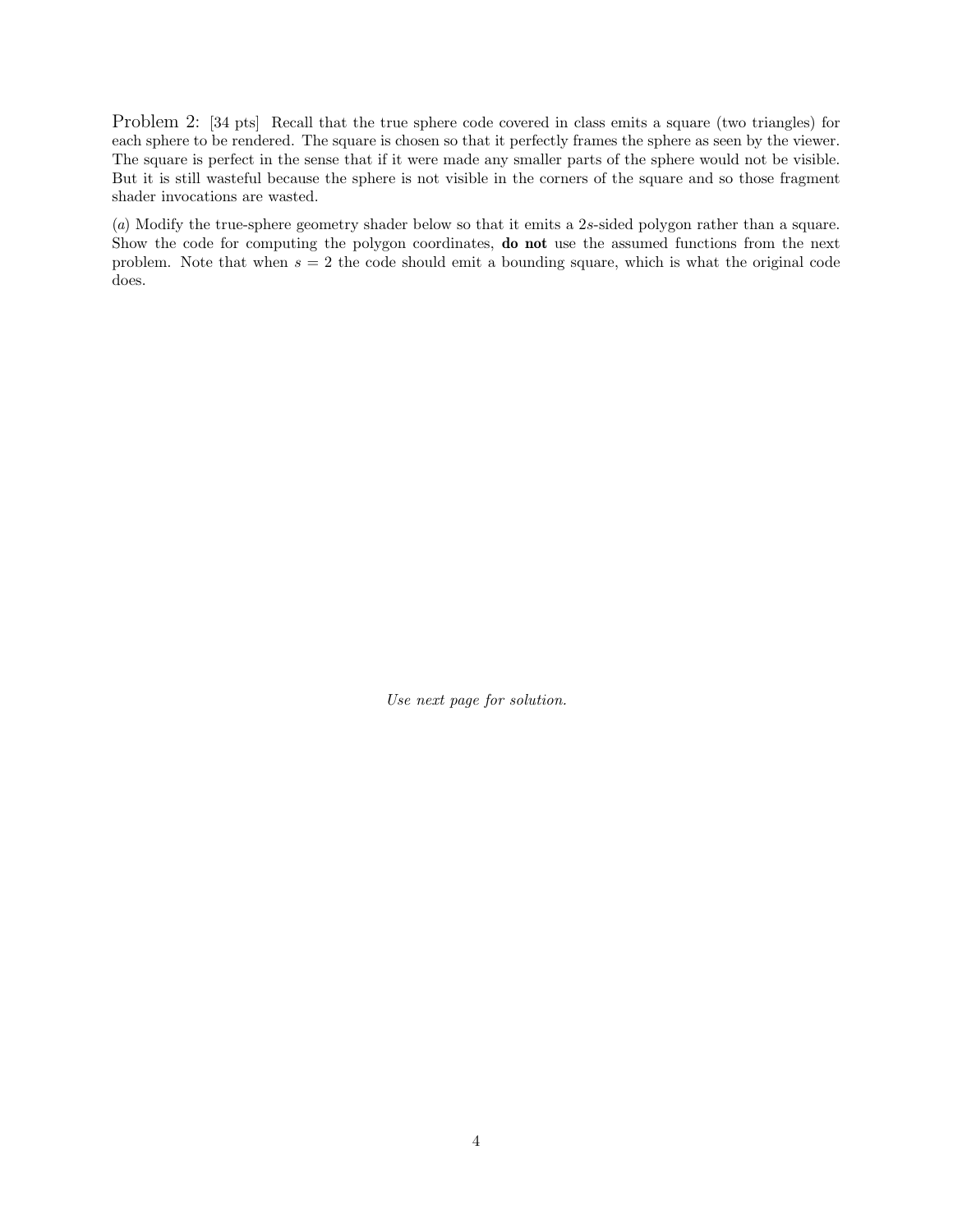Modify code to emit 2s-sided bounding polygon.  $\Box$  Take advantage of the fact that 2s is an even number.

```
const int s = 8; // Don't assume that s is always 8!!
layout ( points ) in;
layout ( triangle_strip, max_vertices = 4 ) out;
void gs main() \{vertex_id = In[0].vertex_id;
 mat4 mvp = trans_proj * gl_ModelViewMatrix;
 vec4 pos_rad = sphere_pos_rad[vertex_id];
 vec3 ctr_o = pos_rad.xyz;
 float r = pos\_rad.w;vec3 e_o = vec3(gl_ModelViewMatrixInverse*vec4(0,0,0,1)); // Eye location in object space.
 vec3 ec_o = ctr_0 - e_o; // Eye to Center (of sphere).
 float ec_length = length(ec_0);vec3 ne = ec_o / ec_len;
 // Find vectors orthogonal to ec_o.
  vec3 atr_0 = abs(ec_0);int min\_idx = atr_0.x < atr_0.y ? (atr_0.x < atr_0.z ? 0 : 2)
   : ( atr_o.y < atr_o.z ? 1 : 2 );
  vec3 nx_{raw} = min\_idx == 0 ? vec3(0, -ec_0.z, ec_0.y): min_idx == 1 ? vec3(-ec_o.z,0,ec_o.x) : vec3(-ec_o.y,ec_o.x,0);
  vec3 nx = normalize(nx_raw), ny = cross(ne,nx);
  // Compute center of the limb, lmb_o. (The limb is the sphere outline.)
  float sin\_theta = r / ec\_len;float a = r * sin\_theta;
 vec3 lmb_o = ctr_0 - a * ne;
  // Compute axes to draw the limb.
 float b = r * sqrt( 1 - sin\_theta * sin\_theta);
  vec3 ax = b * nx, ay = b * ny;
 // Emit a bounding square for the limb. --- Solution should start here.
  for ( int i = -1; i < 2; i += 2 ) for ( int j = -1; j < 2; j += 2 ) {
       vertex_0 = lmb_0 + ax * i + ay * j;gl_Position = mvp * vec4(vertex_0, 1);EmitVertex(); }
 EndPrimitive();
```
}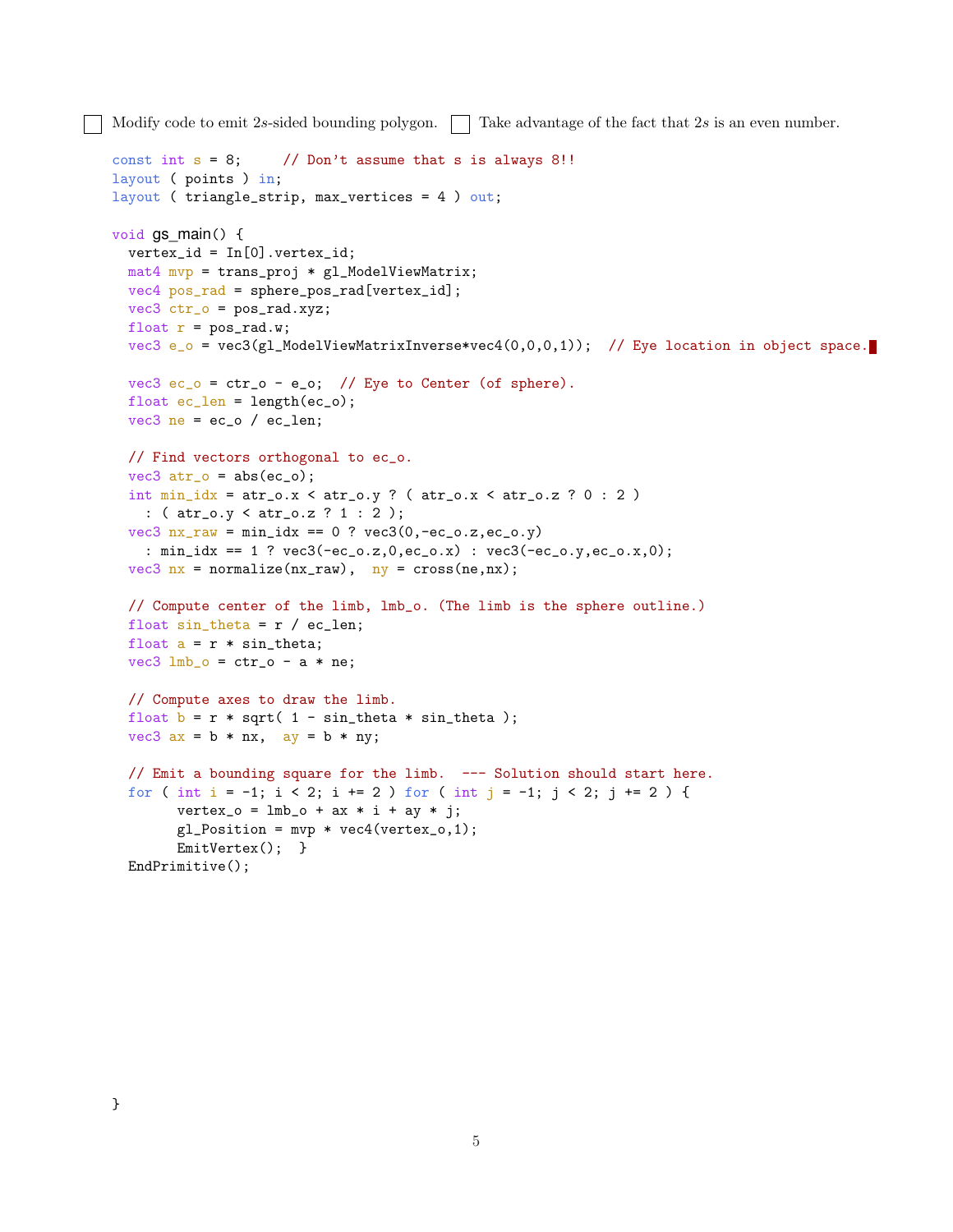(b) Let  $t_f$  denote the execution time of 1 invocation of the true-sphere fragment shader when the sphere covers the fragment, and let  $t_n$  denote the execution time of 1 invocation when the sphere does not cover the fragment. Assume that  $t_f > t_n$ . Let  $t_{g0} + st_{g1}$  denote the execution time of one invocation of the true-sphere geometry shader that emits a 2s-sided polygon.

In general, emitting a polygon with more sides reduces the work performed by the fragment shader but increases the work done by the geometry shader, improving overall performance. But there will be a point at which increasing s reduces performance.

Using the symbols defined above plus other information, find an expression for the time needed to render a sphere. The other information is needed to compute a sphere rendering time using the timings above. Of course, no credit will be given if that other information is the execution time. Also determine the value of s that will minimize the total time used by the geometry and fragment shaders for rendering a sphere. When computing the s that minimizes time it is okay to apply simplifications based on s being large. (Otherwise a closed-form solution can't easily be found.) *Hint: Yes, the solution requires calculus.*

Indicate the other information that is needed.

Show an expression for the time needed to render a sphere using a 2s-sided bounding polygon in terms of  $t_f$ , etc., and the other information.

Find an expression for s that will minimize time in terms of  $t_f$ , etc., and the other information.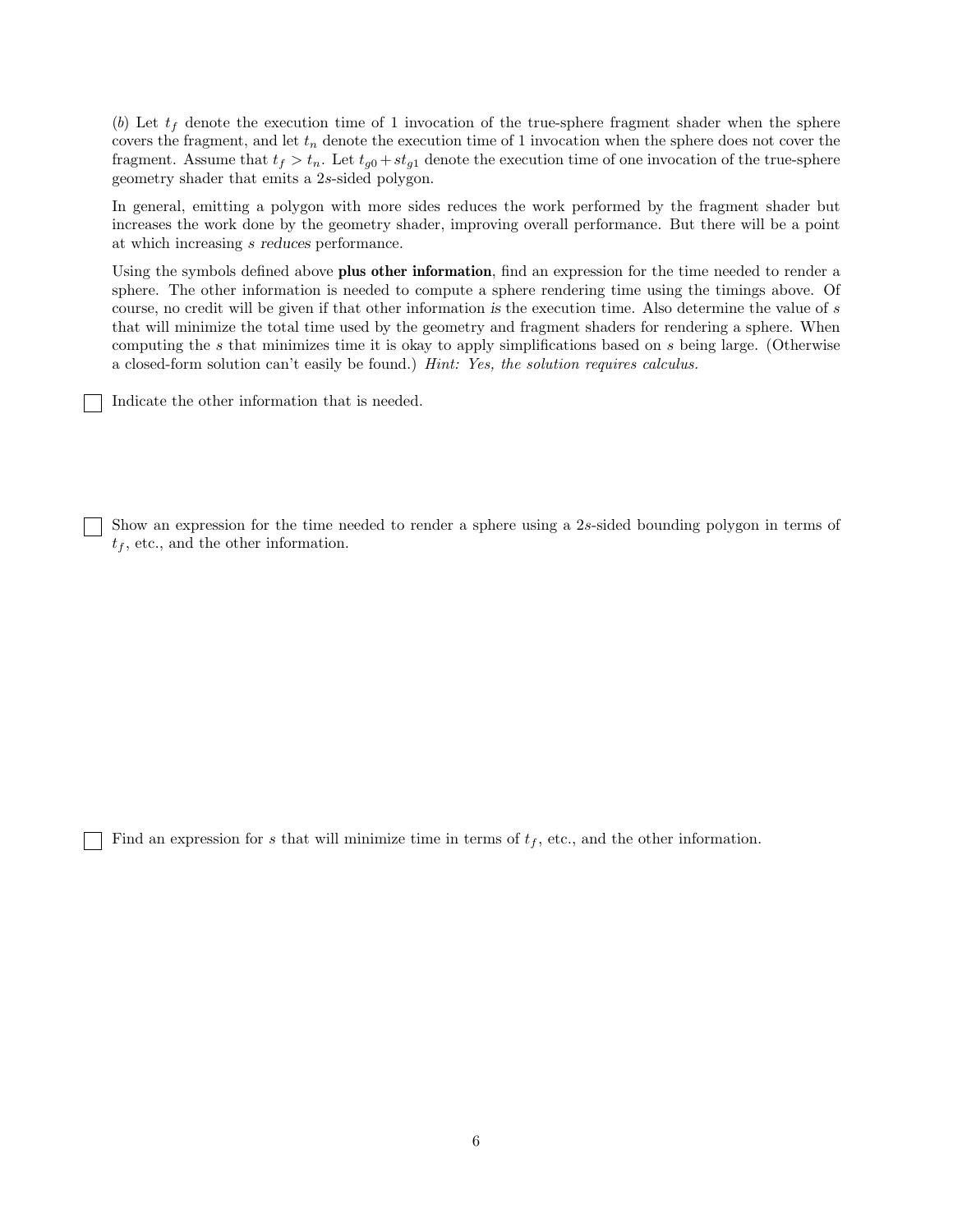Problem 3: [33 pts] The screenshot below is based on the code from Homework 4. The code is in lenses mode, meaning that the sphere is visible only at certain points. Unlike Homework 4, the lenses are much further apart from each other, and therefore much less of the sphere is visible. If the code in the Homework 4 solution were used then most invocations of the fragment shader would be wasted because they end up discarding the fragment.

There would be much less waste if a separate primitive were emitted for each lens, rather than one primitive for the entire sphere.



Suppose that each sphere has the same number of lenses, call that number  $h$ , and refer to the lenses as lens 0, lens 1, etc. Assume that a library of functions is available for computing positions for each lens. Among these is a function lens\_get\_ctr\_o(i,sphere\_info) which returns the object-space coordinates of the center of lens i. Variable sphere\_info holds the value of the sphere center, radius, and orientation. Assume that sphere\_info has already been prepared. You may assume that related functions exist such as lens\_get\_ctr\_e(i,sphere\_info) for eye-space coordinates. Also convenient for this problem is function lens\_get\_bb\_o(i,j,n,sphere\_info) which returns the object-space coordinates of point j of an n-sided bounding polygon for lens i. The bounding polygon is like the bounding square used in the true-sphere code: it tightly fits around the lens as seen by the viewer (or equivalently, when projected on to the frame buffer). The points wrap around the lens in a clockwise direction with increasing j.

Show changes needed to the geometry and fragment shaders on the following pages to render the lenses efficiently for cases in which  $h$  is relatively small, say on the order of 10.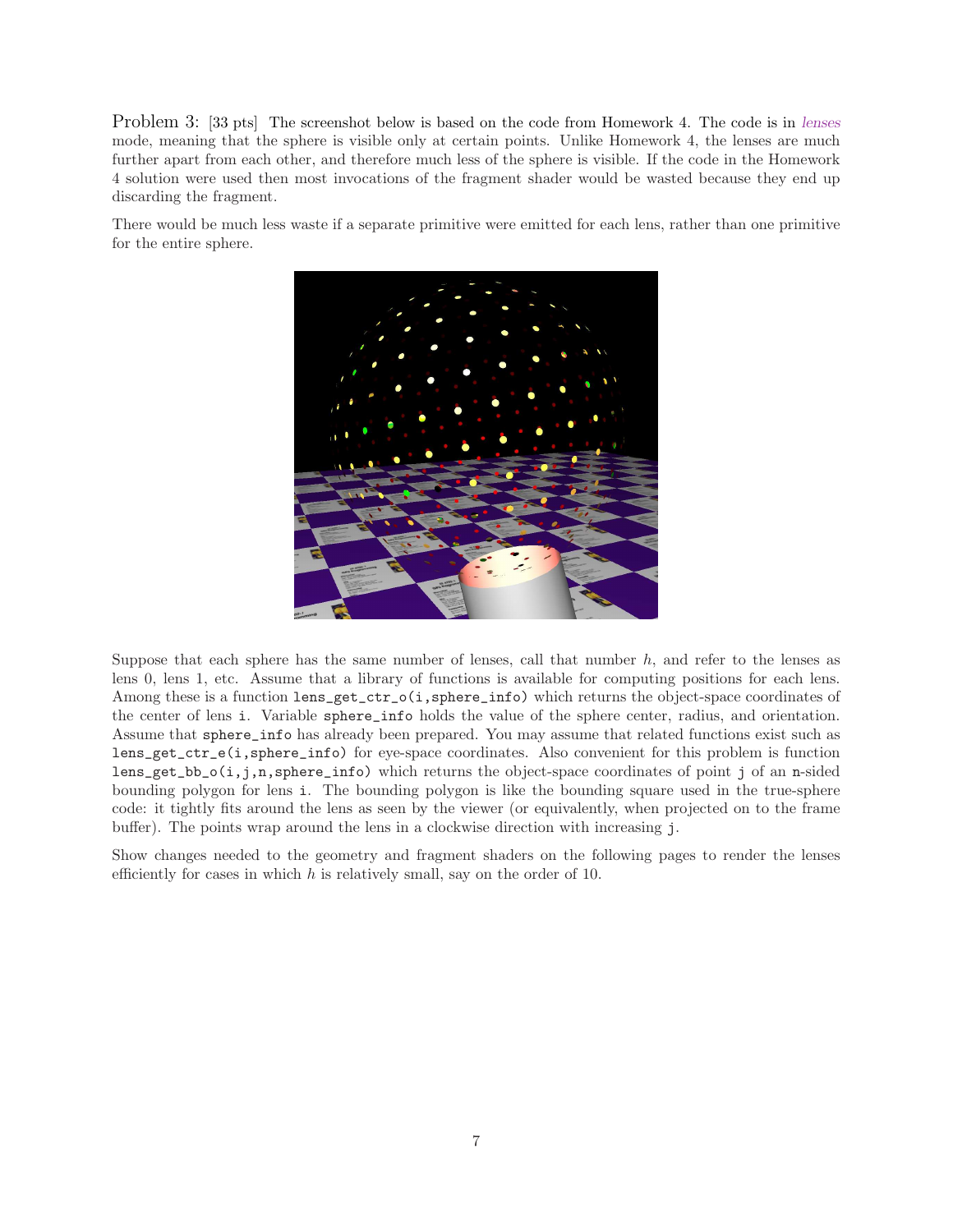Problem 3, continued:

(*a*) Appearing below is a shortened version of the geometry shader from the Homework 4 solution. The comments have been removed, but feel free to look at comments in the posted solution. Modify the geometry shader below so that it emits a primitive for each lens and provides information needed by the fragment shader (see next problem). Use the functions described above to find coordinates of bounding polygons for the lenses.

Modify so that it emits a primitive for each lens.

If necessary, change layout and output declarations.

Provide information needed by fragment shader (see next subproblem).

```
out Data_to_FS // Data to fragment shader
{
 flat int vertex_id;
 vec3 vertex_o;
```
## };

```
const int h = 8; // Number of holes. Don't assume it is always 8.
layout ( points ) in;
layout ( triangle_strip, max_vertices = 4 ) out;
```

```
void gs_main() {
  vertex_id = In[0].vertex_id;
```

```
vec4 pos_rad = sphere_pos_rad[vertex_id];
vec3 ctr_o = pos_rad.xyz;
float r = pos\_rad.w;
```

```
Sphere_Info sphere_info = make_sphere_info(pos_rad,sphere_rot[vertex_id]);
```

```
// Eye location in object space.
vec3 e_0 = vec3(gl_Mode1ViewMatrixInverse * vec4(0,0,0,1));
```

```
// Vectors from eye to sphere center.
vec3 ec_o = ctr_0 - e_o; // Eye to Center (of sphere).
float ec_length = length(ec_0);vec3 ne = ec_o / ec_len;
```

```
// Vectors orthogonal to ec_o.
vec3 atr_o = abs(ec_o);
int min\_idx = atr_0.x < atr_0.y ? (atr_0.x < atr_0.z ? 0 : 2)
  : ( atr_o.y < atr_o.z ? 1 : 2 );
vec3 nx_{raw} = min\_idx == 0 ? vec3(0, -ec_0.z, ec_0.y): min_idx == 1 ? vec3(-ec_o.z,0,ec_o.x) : vec3(-ec_o.y,ec_o.x,0);
vec3 nx = normalize(nx<sub>raw</sub>);
vec3 ny = cross(ne,nx);
```

```
// Compute center of the limb, lmb_o, the circle formed by the most
// distant visible parts of the sphere surface.
```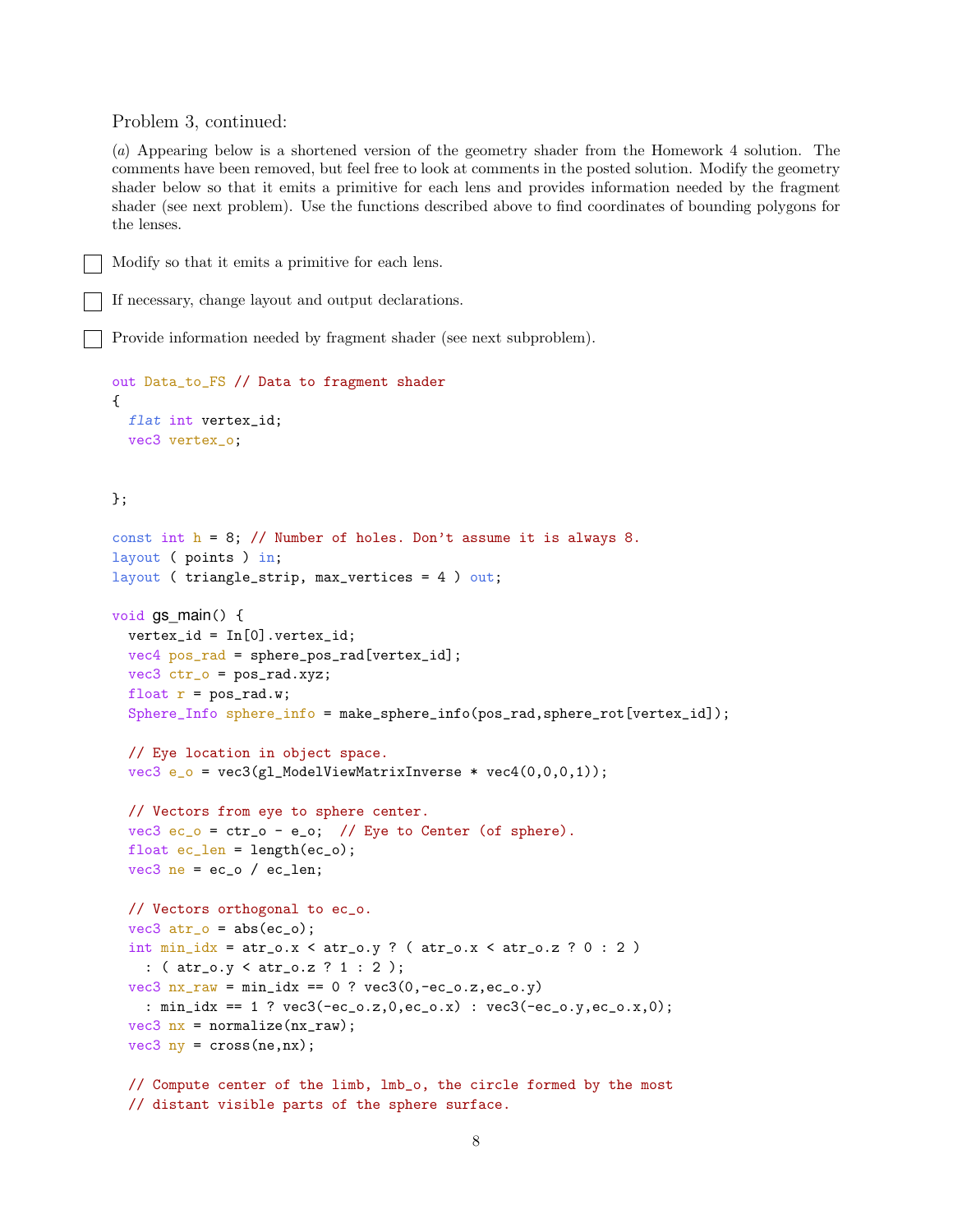```
float sin\_theta = r / ec\_len;float a = r * sin_{theta};
vec3 lmb_o = ctr_0 - a * ne;
// Compute axes to draw the limb.
float b = r * sqrt( 1 - sin\_theta * sin\_theta);
vec3 ax = b * nx, ay = b * ny;
mat4 mvp = trans_proj * gl_ModelViewMatrix;
// Emit a bounding square for the limb.
for ( int i = -1; i < 2; i += 2 ) for ( int j = -1; j < 2; j += 2 ) {
      vertex_0 = lmb_0 + ax * i + ay * j;gl_Position = mvp * vec4(vertex_0, 1);EmitVertex();
    }
EndPrimitive();
```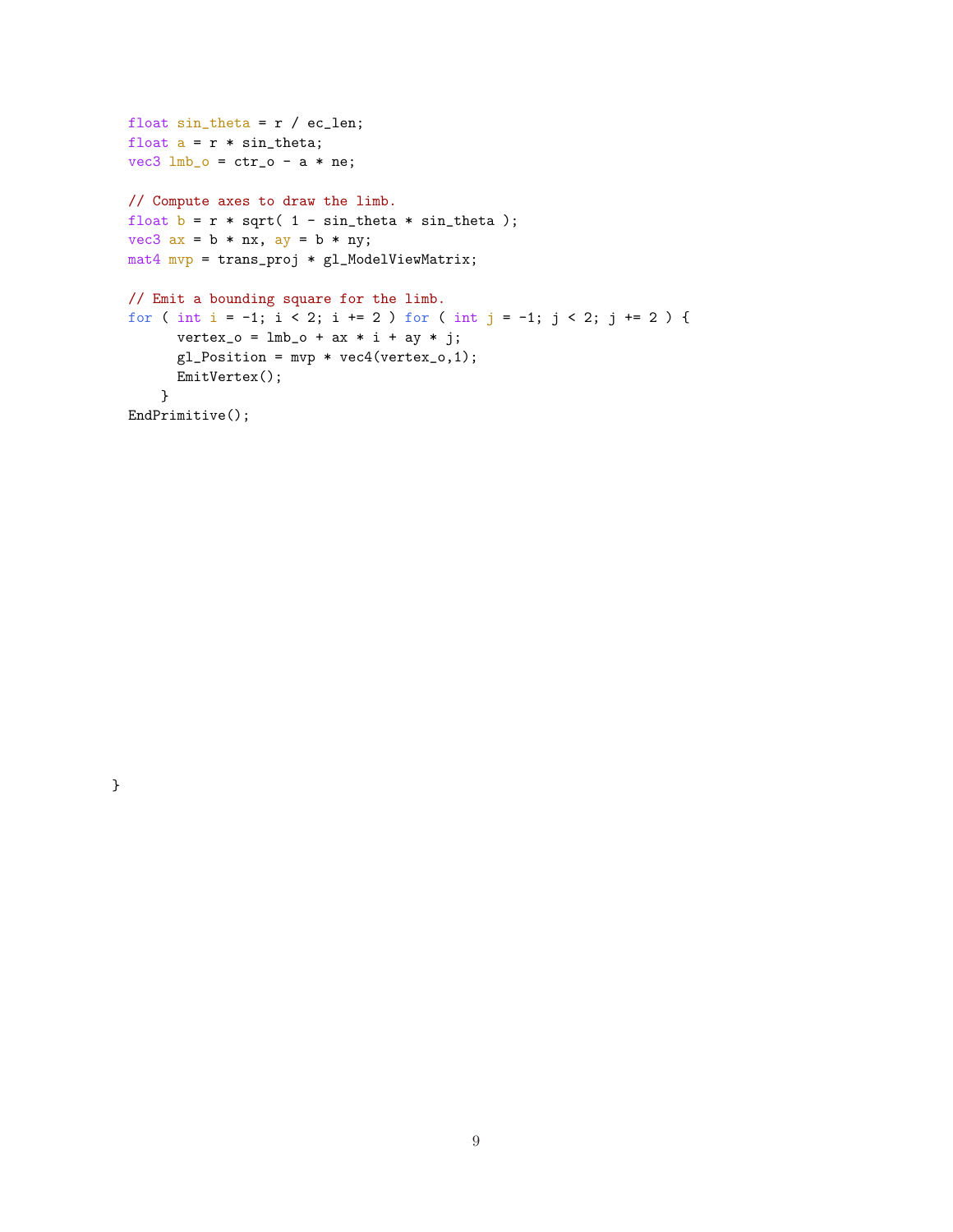(*b*) Appearing below is the fragment shader from the Homework 4 solution. The comments have been removed for brevity, feel free to look at the full Homework 4 solution. Show the changes needed to the fragment shader. The shader should be substantially simpler.

## Changes needed, based on geometry shader from previous part.

```
The fragment shader should render lenses only, not full spheres.
```
Simplify based on the fact that geometry shader is providing lens information.

```
void fs main()
{
 vec4 pos_rad = sphere_pos_rad[vertex_id];
 vec3 ctr_0 = pos\_rad.xyz;
 float rsq = pos\_rad.w * pos\_rad.w;vec3 e_o = gl_ModelViewMatrixInverse[3].xyz;
 vec3 ef = vertex_o - e_o; // Eye to fragment.
 vec3 ce = e_0-ctr_o;
 float qfa = dot(ef,ef), qfb = 2 * dot(ef,ce), qfc = dot(ce,ce) - rg;float discr = qfb*qfb - 4 * qfa * qfc;if ( discr < 0 ) discard;
 const float pi = 3.14159265359;
 const float two_pi = 2 * pi;
 const bool holes = opt_holes == OHO_Holes; // If true sphere has holes
 const bool lenses = opt_holes == OHO_Lenses;
 const bool solid = !holes && !lenses; // If true show complete sphere.
 vec4 sur_o; // Global surface cordinates (front or back) of sphere.
 vec3 normal_o, sur_l;
 bool front; // If true, cordinates are of front of sphere.
 float theta, eta; // Local angular cordinates of sphere.
 bool found_hole = false;
 for ( float dir = -1; dir <= 1; dir +=2 ) {
     front = dir == -1;
     float t = (-qfb + dir * sqrt(discr)) / (2 * qfa);sur_0 = vec4(e_0 + t * ef, 1);normal_0 = normalize(sur_0.xyz - ctr_0);if ( !front ) normal_o = -normal_o;
     sur_l = normalize(mat3(sphere_rot[vertex_id]) * normal_o);
     theta = atan(sur_l.x,sur_l.z);
     eta = a \cos(sur_1.y);if ( solid ) break;
     const float hole_frac = 0.2;
     const float radians_per_hole_eq = two_pi / opt_n_holes_eqt;
```